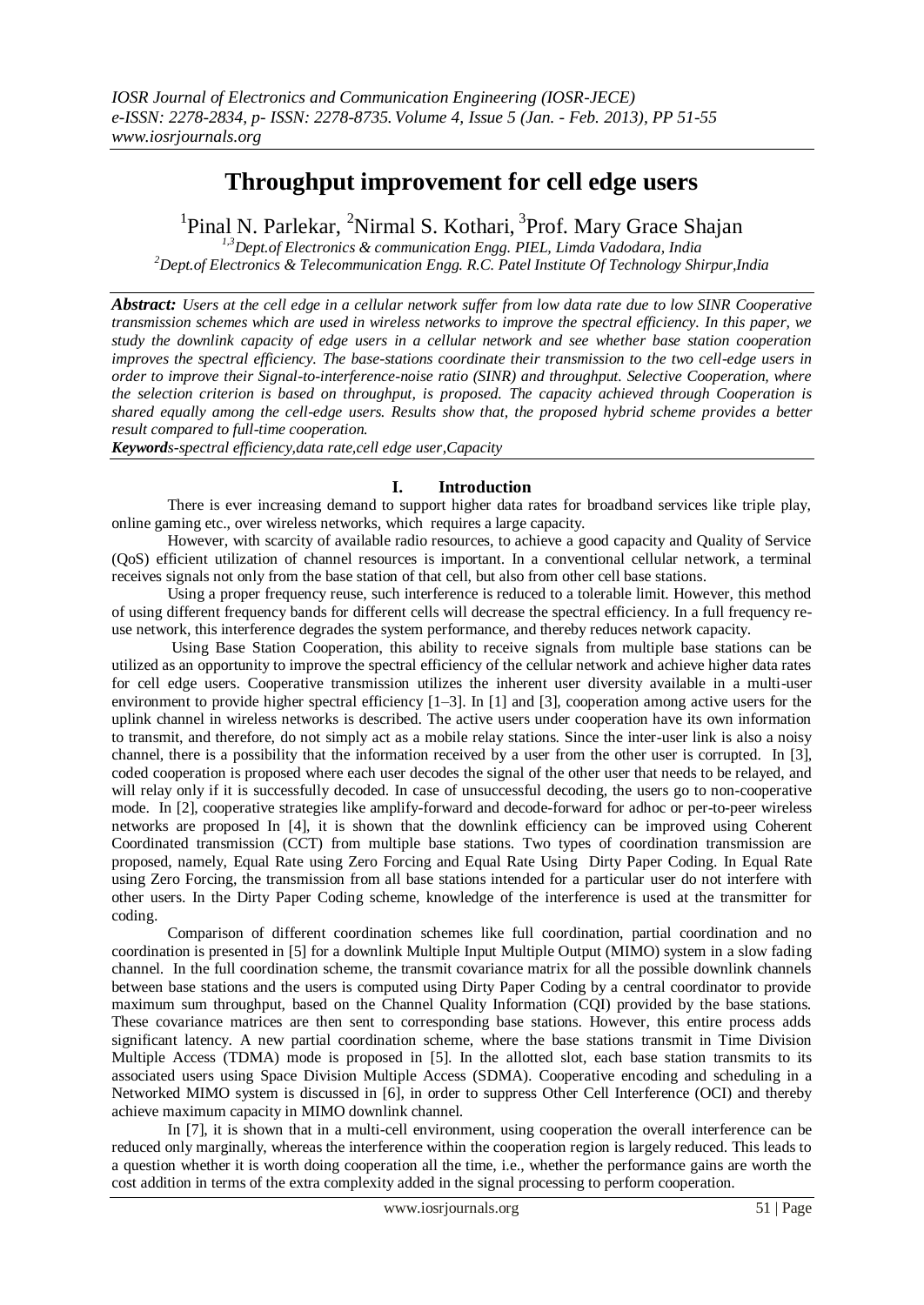In this paper, we analyze the cooperation scenario in a multi cell environment where the other cell interference is significant. The capacity achieved through cooperation is shared equally among the cell-edge users, i.e., resources are shared fairly among the cooperating users. The transmission rate to each user is determined based on the signal to interference plus noise ratio (SINR). Cooperative transmission by two base stations can improve this SINR by transmitting jointly to one user at a time. However, the increase in terms of throughput may not always be enough to increase the throughput of each of the users. In such a scenario, we propose a selective cooperation scheme based on user throughput that provides better capacity than full cooperation**.** The downlink environment under consideration will not have any interference from users in the same cell. They are properly separated in time, frequency or code such that orthogonality exists. Inter-cell interference is allowed by doing a full frequency re-use in each cell.

The rest of the paper is organized as follows: Section 2 describes the system model, signal to interference noise ratio (SINR) and user throughput with and without cooperation. Section 3 describes the SINR for different modes of Cooperation considered in this paper. Section 4 presents the cooperation selection algorithm and an example for UMTS. Section 5 presents the simulation results and conclusions are presented in section 6.

## **II. System Model**

The basic system model and transmission protocol is as shown in Figure 1. Base stations BS1 and BS2 are the candidates for cooperation, to transmit signals to mobile terminals MS1 and MS2. For BS1, BS2 is one of the interfering base stations among the total 12 base stations in a re-use1 network.

More than one base station can be involved in cooperation, but for simplicity we are considering only two stations to form a coalition. The observation still holds good even for three station coalition. The signals from the serving BS and from the neighbor BS arrives at the terminal at the same time, i.e., received signal by the terminal from the two base stations are frame synchronized**.** The frame duration in which the BS1 transmits to MS1 is divided into two sub-frames,



#### Fig. 1: System Model

Where the first sub-frame is used for signal transmission to MS1 and the second one to MS2. Similarly, BS2, which is under cooperation with BS1, transmits in the same sequence of BS1.

The received signals at MS1 and MS2 is y1 and y2, and is given by system equation 1, where hij is the channel between terminal i and BS j. x1 is transmit signal of BS1 and x2 is that of BS2.zi is the total interference received by MS i due to transmissions from all the base stations other than the one under cooperation (in this case BS2) and ni is the additive white Gaussian noise.

$$
\left[\begin{array}{c}y_1\\y_2\end{array}\right] = \left[\begin{array}{cc}h_{11} & h_{12}\\h_{21} & h_{22}\end{array}\right] \left[\begin{array}{c}x_1\\x_2\end{array}\right] + \left[\begin{array}{c}z_1\\z_2\end{array}\right] + \left[\begin{array}{c}n_1\\n_2\end{array}\right] \qquad (1)
$$

### **A. No Cooperation**

Under normal operation that is when there is no cooperative transmission, the signal to interference noise ratio (SINR) in the downlink for MS1 is given by

$$
SINR_{nc} = \frac{|h_{11}|^2 E\left\{X_1^2\right\}}{\sigma_n^2 + \sum_{k=2}^{12} |h_{1k}|^2 E\left\{X_i^2\right\}} \tag{2}
$$

Where hij represents the channel between the terminal i and base station j, E  $\{X^2_i\}$  is the average transmit power of Base Station i, and  $\sigma^2$ <sub>n</sub> is noise variance.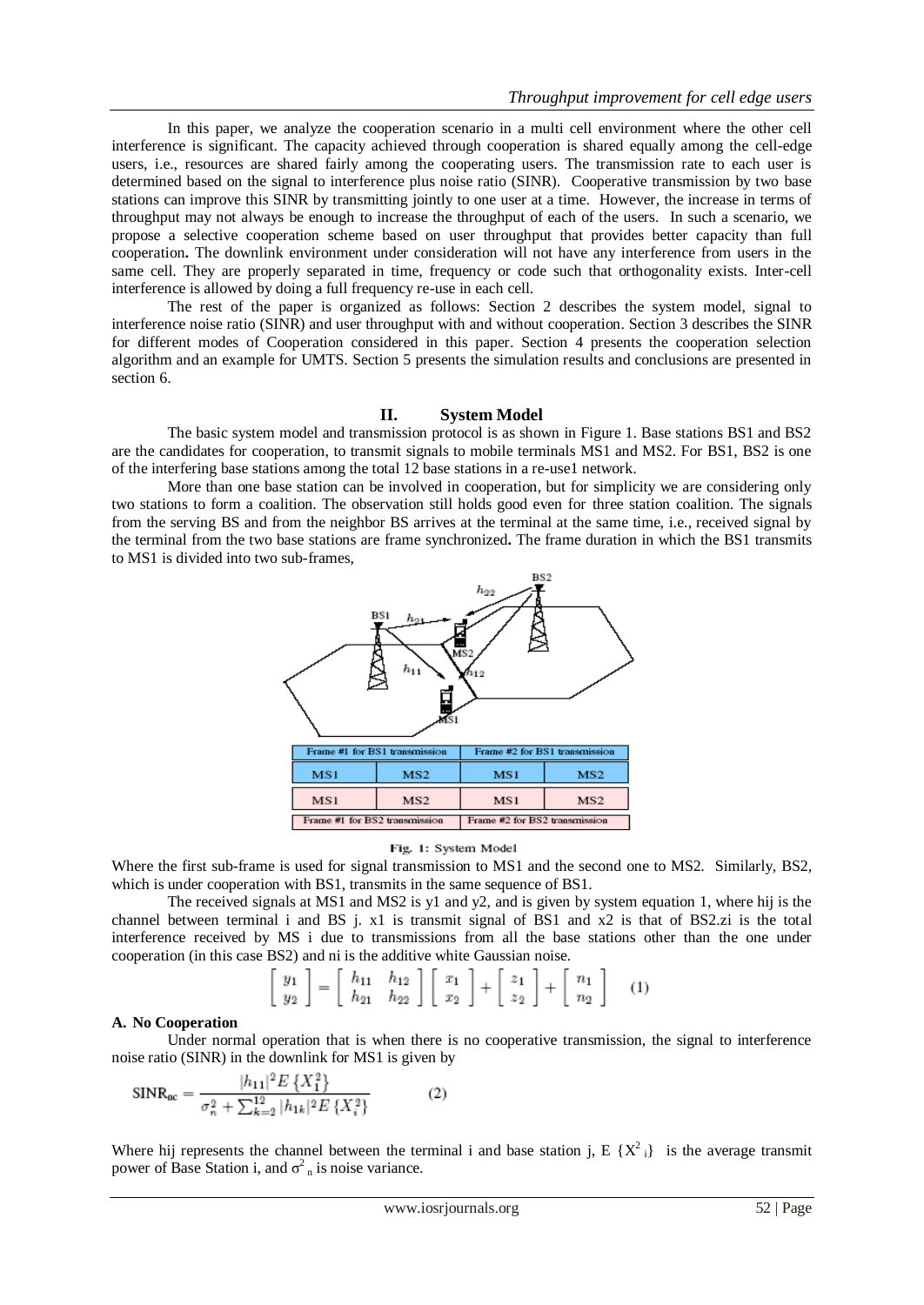The capacity (or throughput) for terminal MS1 in bits/sec/Hz can derive from the Shannon Capacity as  $C_{\text{nc}} = log_2(1 + bSINR_{\text{nc}})$  $(3)$ 

Where, b is determined by the SNR gap between the practical coding scheme and the theoretical limit.

#### **B. Cooperation**

When terminal MS1 is in cooperation with BS1 and BS2, SINRcoop, SINR of the downlink channel will depend on the type of cooperation scheme. The capacity (or throughput) for terminal MS1 under cooperation in bits/sec/Hz will be

 $C_{coop} = \alpha log_2(1 + bSINR_{coop})$  $(4)$ 

The factor  $\alpha$  in eq. 4 defines the proportion of resource sharing among the terminals under cooperation. In our system, considering resource fairness, the value for  $\alpha$  is 1/2.

#### **III. Cooperation Selection**

Under the resource fairness constraint, the users in the serving cell and the neighbor cell who decided to cooperate for an SINR improvement will share the available resource (time, frequency or code) between them equally. Therefore, the individual user throughput is 1/2 of the actual capacity of the cooperative transmission as in (4). Considering b = 1 in the capacity expressions (3) and (4), for a low SINR regime, as  $log(1 + x) = x$ , for the user capacity in "Cooperation mode" to be at least equal to what the same user could achieve under "No cooperation", the SINR in the former must be twice of the latter, i.e., should be **>=** 3 dB.

The exact expression for the capacity (or user throughput) for cooperative scheme with resource constraint, to perform better than normal transmission, i.e., Ccoop > Cnc is shown below:

$$
\frac{1}{2}log(1 + bSINR_{coop}) > log(1 + bSINR_{oc})
$$

$$
1 + bSINR_{coop} > (1 + bSINR_{oc})^2
$$

 $1 + b$ SINR<sub>coop</sub>  $> 1 + b^2$ SINR<sub>oc</sub> + 2bSINR<sub>oc</sub>

$$
SINR_{\text{coop}} > bSINR_{\text{nc}}^2 + 2SINR_{\text{nc}} \tag{8}
$$

From the expression (8), for low SINR regime, our earlier approximation is valid. However, in the high SINR regime, the relationship between the two SINR is not linear, rather it is exponential. Even though, the SINR under cooperation (SINRcoop) is always better than the normal SINR (SINRnc), the user throughput of former is not always better than the latter. Hence, it is worthwhile, for the user to decide whether to perform cooperation in the downlink channel.

A brief description of the selection algorithm is given in Algorithm 1. This selection algorithm is of low complexity as it is approximation of the exact expression presented in  $(8)$  with  $b = 1$ . The user decides on cooperation with the measurements of its own channel and the nearest neighbor.

The decision is informed to the base station of the serving cell.

The serving station informs the neighbor station whether to do cooperation or not with a single bit information based on the input from the user.

#### **IV. Simulation And Results**

A 19 cell full re-use multi-cell environment is simulated based on Monte Carlo methods to analyze the performance of user capacity and SINR for three transmission scenarios namely, i) Without Cooperation, ii) With Cooperation and iii) Selective Cooperation. Selective Cooperation is a hybrid scheme, where cooperative transmission is performed only if the (4) is greater than (3) as described in algorithm 1.

A cellular network of radius 500m, operating at 1800 MHz with one cell edge user per cell is considered for simulations.

The channel gains for both signal and interference are based on COST-231 path loss model [10] including fading and lognormal shadowing. The correction factors for the path loss model are that of metropolitan/urban areas. The shadowing component is a Gaussian random variable with zero mean and 10 dB of standard deviation. Fading component is an iid random variable with zero mean and unit variance. The transmission power of each base station (at the antenna) is 2W (33 dBm). The superposition of signals for cooperation is performed in three different ways as mentioned in section 3.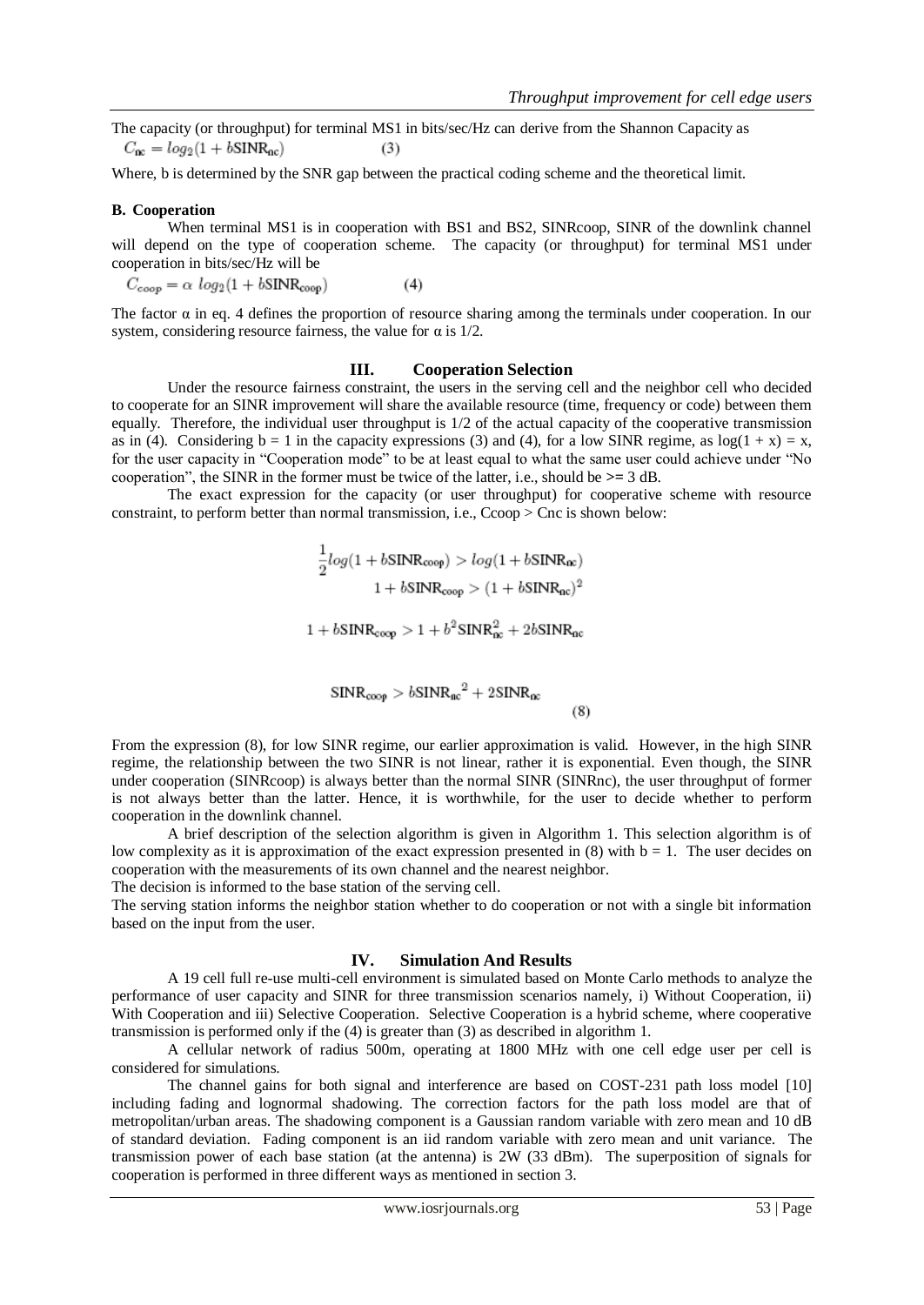Our observation from simulation revealed that with probability 0.45, the user throughput without cooperation (3) is better than (4) for  $\alpha = 1/2$ . Since, cooperation in a multi-cellular environment with full resource fairness is advantageous only half the time, it is better to do a hybrid transmission of both normal operation and cooperation that can give a better user throughput. Average throughput and SINR for cell edge user for different cooperative schemes is shown in Table I and II. Averaging is done over 105 frames for each combination of cooperative scheme and selection of cooperation. The observed values from the simulation given in the table, clearly shows the advantage of selective cooperation over full cooperation. Even though, the average SINR of Scheme 2 with cooperation is same as Scheme 1 with Selective cooperation, the capacity of the latter is better than the former. User throughput captured over 1000 frames for scheme 1 for full cooperation and selective cooperation is shown in Fig. 3. Throughput captured for first hundred frames is captured and shown in Fig.4, which depicts the fact that there are crossovers in user throughput for with and without cooperation. Hence, selective cooperation is a better option to get maximum throughput.

**Algorithm 1** Cooperation Selection

1: Get the channel measurement of the serving DL and nearest DL

- 2: Calculate the SINR under normal operation(SINRnc)
- 3: Calculate the SINR under cooperative transmission (SINRcoop)
- 4: case: Low SINR regime
- 5: **for** SINRnc <= 0 **do**
- 6: **if** SINRcoop > 2 \* SINRnc **then**
- 7: Base stations goes to Cooperative Transmission State
- 8: **else**
- 9: Normal Transmission
- 10: **end if**

#### 11: **end for**

- 12: case: High SINR regime
- 13: **for** SINRnc \_>=0 **do**
- 14: **if** SINRcoop >  $SINR<sup>2</sup>_{nc}$  **then**
- 15: Base stations goes to Cooperative Transmission State
- 16: **else**
- 17: Normal Transmission
- 18: **end if**
- 19: **end for**

# TABLE I: Average Throughput for cell Edge user (bits/sec/Hz) for

| different Cooperation schemes<br>Type of Schemes | Scheme 1 | Scheme 2 | Scheme <sub>3</sub> |
|--------------------------------------------------|----------|----------|---------------------|
| Without Cooperation                              | 1.034    | 1.034    | 1.034               |
| With Cooperation                                 | 1.235    | 1.197    | 1.347               |
| Selective Cooperation                            | 1.596    | 1.582    | 1.674               |
| 5                                                |          |          |                     |



**Fig. 3:** User Throughput Comparison for Various Operations in Scheme 1TABLE II: SINR of cell Edge user (dB) for different Cooperation

schemes

| Type of Schemes       |       | Scheme 1   Scheme 2 | Scheme 3 |
|-----------------------|-------|---------------------|----------|
| Without Cooperation   | -7.50 | $-7.50$             | $-7.50$  |
| With Cooperation      | 3.52  | 2.79                | 4.70     |
| Selective Cooperation | 2.79  | 2.58                | 3.88     |